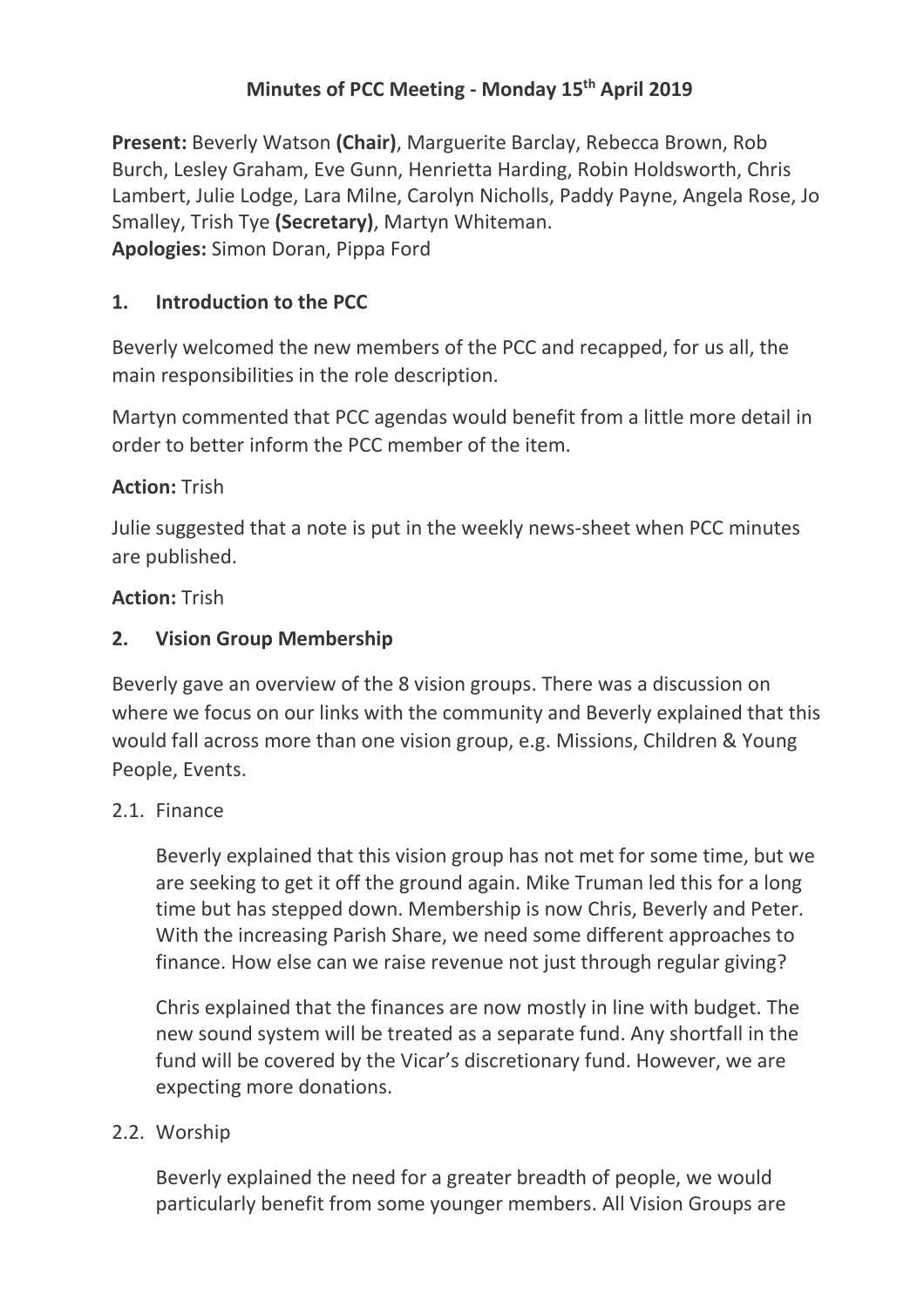open to members from the congregation too and they would be most welcome. We need people with school age children.

# **3. Church Seating**

Beverly updated the meeting that we are putting together a group to look at the options for church seating. We so far gave a group of three and so need a few more to join. The group will look at a range of options and associated benefits.

Paddy commented that this is a sensitive subject and will be regarded by some as a threat. Conversations will need to be sensitive.

Lara commented that many people don't know that we have the conditional donation and so it may be worth pointing that out – and the fact that it will be returned if we opt to change nothing.

Beverly reiterated that we need a breadth of people on the group in order to reach a wise decision.

# **4. Fete Update**

Henrietta explained that we now have a fete committee in place with each member being responsible for an area. The group has met three times, once a month with meetings soon becoming more frequent. The fete is on Sat 6th July.

## **5. Safeguarding Introduction**

Julie gave a safeguarding introduction to the PCC. Each member of the PCC was given a copy of the Parish Safeguarding Handbook and it was explained how it is the responsibility of each PCC member to follow this. Julie explained that we have a safeguarding team of herself, Beverly, Henrietta, Carolyn, Eve and Trish.

Julie highlighted the following aspects of safeguarding:

• Safer Recruitment:

As per the safeguarding rules, we run a safer recruitment process which means that volunteers require two references before starting a role.

• Role Descriptions:

We have role descriptions for all volunteer roles and these can be found on the church website.

• Training:

All PCC members need to do Core 1 training (online). Carolyn keeps a record of training done.